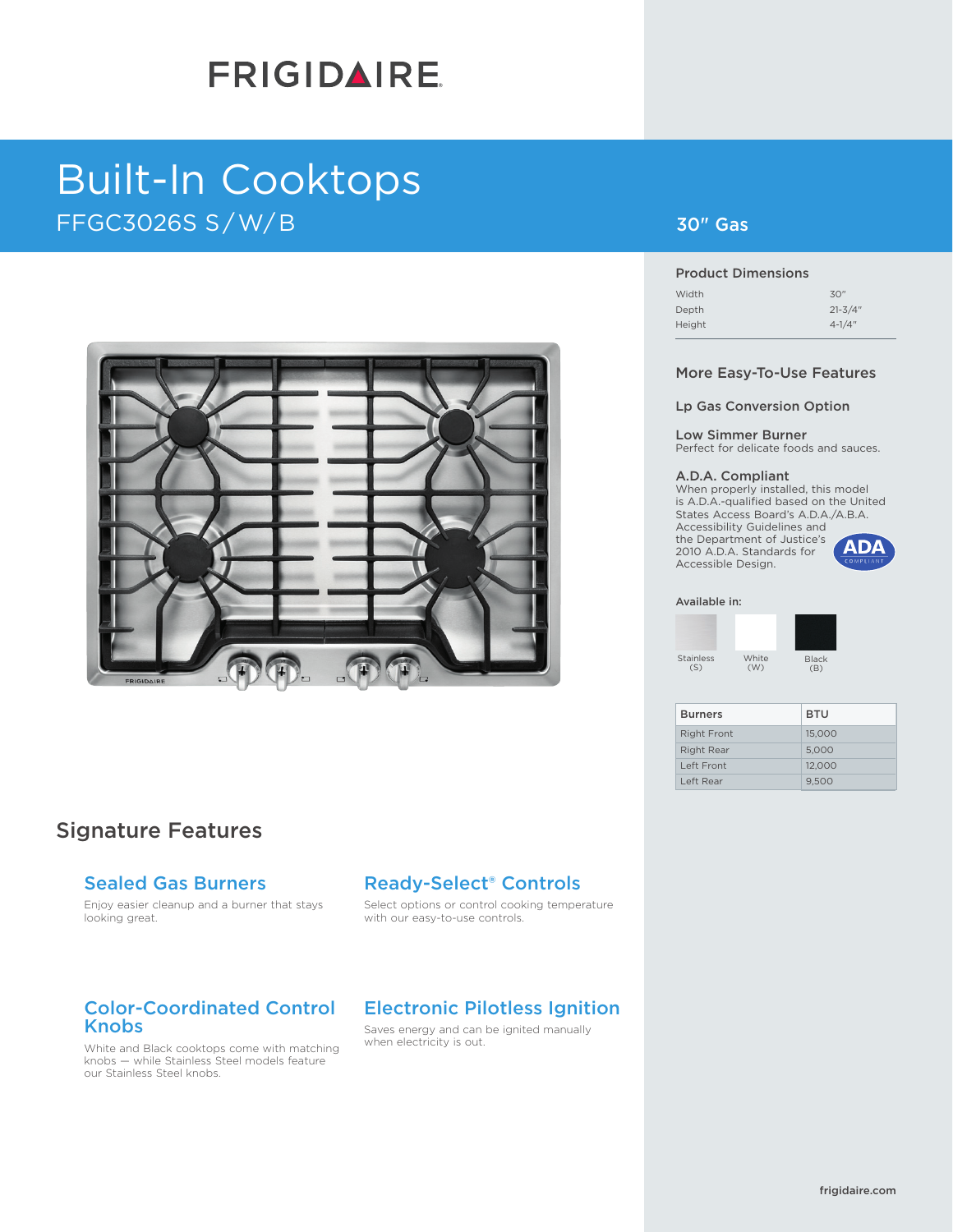# **FRIGIDAIRE**

| Features                                                                        |                                                                                     |
|---------------------------------------------------------------------------------|-------------------------------------------------------------------------------------|
| Controls                                                                        | Ready-Select <sup>®</sup>                                                           |
| Surface Type                                                                    | Deep-Well Stainless<br>Steel (S), Deep-Well<br>Color-Coordinated<br>Porcelain (W/B) |
| <b>Sealed Gas Burners</b>                                                       | Yes                                                                                 |
| Grates                                                                          | Cast Iron with Black<br>Matte Finish                                                |
| Right Front Element (BTU)                                                       | 15,000                                                                              |
| Right Rear Element (BTU)                                                        | 5,000                                                                               |
| Left Front Element (BTU)                                                        | 12,000                                                                              |
| Left Rear Element (BTU)                                                         | 9,500                                                                               |
| Control Location                                                                | Front                                                                               |
| Knob Color                                                                      | Stainless (S),<br>Color-Coordinated<br>(W/B)                                        |
| Knob Type                                                                       | Plastic                                                                             |
| Bowl Type                                                                       |                                                                                     |
| <b>Certifications</b>                                                           |                                                                                     |
| A.D.A. Compliant <sup>1</sup>                                                   | Yes                                                                                 |
| <b>Specifications</b>                                                           |                                                                                     |
| Power Supply Connection Location                                                | Right Rear                                                                          |
| Gas Supply Connection Location                                                  | Right Rear                                                                          |
| LP Gas Conversion Kit                                                           | Included                                                                            |
| Voltage Rating                                                                  | 120V/60V/15A                                                                        |
| Amps @ 120 Volts                                                                | 1.0                                                                                 |
| Minimum Circuit Required (Amps)                                                 | 15                                                                                  |
| Approved for Electric Single Wall Oven<br>Combination Installation <sup>2</sup> | Yes                                                                                 |
| Shipping Weight (Approx.)                                                       | 45 Lbs.                                                                             |

'When properly installed, this model is A.D.A.-qualified based on the<br>United States Access Board's A.D.A./A.B.A. Accessibility Guidelines and<br>the Department of Justice's 2010 A.D.A. Standards for Accessible Design. *2Cooktops are approved for installation above any of our Electric Single Wall Ovens.*



*NOTE: Always consult local and national electric and gas codes. Refer to Product Installation Guide for detailed installation instructions on the web at frigidaire.com.*



| <b>Product Dimensions</b> |             | <b>Cutout Dimensions</b> |
|---------------------------|-------------|--------------------------|
| A - Width                 | 30''        | Width (Min.)             |
| B-Depth                   | $21 - 3/4"$ | Width (Max.)             |
| C-Height                  | $4 - 1/4"$  | Depth (Min.)             |
|                           |             | Donth $(M_2v)$           |

| Width (Min.) | $28 - 1/4$ " |
|--------------|--------------|
| Width (Max.) | $28 - 5/8$ " |
| Depth (Min.) | $19 - 3/8"$  |
| Depth (Max.) | $19 - 3/4"$  |
| Height       | 8"           |
|              |              |

*Granite Countertop Installation Kit available.*